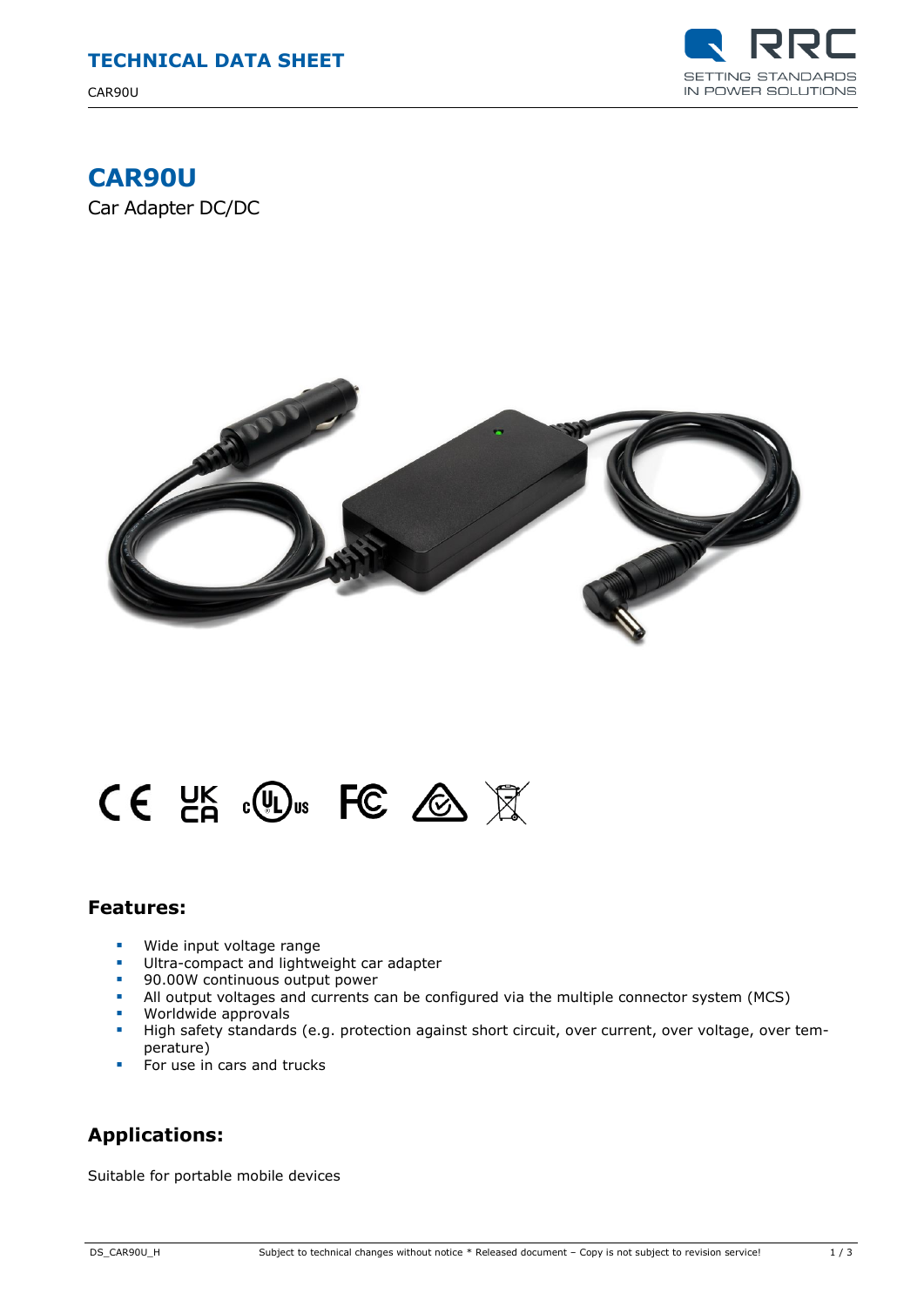CAR90U





| Input                      |                                                                                |                                                  |
|----------------------------|--------------------------------------------------------------------------------|--------------------------------------------------|
| Voltage range              | $11.00 - 32.00$ VDC                                                            |                                                  |
| Switch off voltage         | 10.00VDC                                                                       |                                                  |
| Stand-by current           | Typical 40.00mA @ 11.00V input                                                 |                                                  |
|                            | Typical 80.00mA @ 32.00V input                                                 |                                                  |
|                            |                                                                                |                                                  |
| Input fuse                 | 12.00A (in CLP)                                                                |                                                  |
| Protection                 | Reverse polarity (input fuse CLP)                                              |                                                  |
|                            | Under voltage protection                                                       |                                                  |
|                            | Over temperature protection (latch-off reset)                                  |                                                  |
|                            |                                                                                |                                                  |
| <b>Output</b>              |                                                                                |                                                  |
| Voltage range              | $5.00 - 24.00V$ nominal                                                        |                                                  |
| Power                      | 90.00W cont.                                                                   |                                                  |
| Initial set tolerance      | $±3%$ max.                                                                     |                                                  |
| Load regulation            | -80.00mV max. / A                                                              |                                                  |
| Line regulation            | $±1\%$ max.                                                                    |                                                  |
| Ripple & Noise             | $< 200.00$ m $V_{pk-pk}$                                                       |                                                  |
| Current limit              | Constant current, 6.00A max.                                                   |                                                  |
| Protection                 | Short circuit, over current protection (current limitation), over voltage pro- |                                                  |
|                            | tection (latch-off reset), over temperature protection (latch-off reset)       |                                                  |
|                            |                                                                                |                                                  |
| <b>Environmental</b>       |                                                                                |                                                  |
|                            | Operation:                                                                     | Storage:                                         |
| <b>Ambient Temperature</b> | -20°C to 40°C                                                                  | -40 $^{\circ}$ C to 85 $^{\circ}$ C              |
|                            | 1200hPa to 795hPA                                                              |                                                  |
| Pressure & Altitude        | max. 2000m above sea level                                                     | 1200hPa to 115hPa<br>max. 15000m above sea level |
|                            | 5% to 95% r.H.                                                                 |                                                  |
| Humidity (non-condensing)  |                                                                                | 5% to 95% r.H.                                   |
|                            |                                                                                |                                                  |
|                            |                                                                                |                                                  |
| <b>General</b>             |                                                                                |                                                  |
| Input connector            | Cigarette lighter adapter (CLP)                                                |                                                  |
| Output connector           | Customer-specific with multiple connector system                               |                                                  |
| Efficiency                 | Typical 96% at 100% load                                                       |                                                  |
| <b>MTBF</b>                | > 20000h @ 25°C ambient temperature and GB per MIL HDBK217F                    |                                                  |
| Green procurement          | RoHS 2011/65/EU + 2015/863/EU                                                  |                                                  |
|                            | REACH 1907/2006                                                                |                                                  |
|                            | <b>WEEE 2012/19/EU</b>                                                         |                                                  |
| Indicator green LED        | On: Power on                                                                   |                                                  |
|                            | Flashing: Failure                                                              |                                                  |
|                            | Off: Power off                                                                 |                                                  |
| Ingress protection rating  | IEC60529, IP40                                                                 |                                                  |
| Cooling                    | Convection cooled                                                              |                                                  |
|                            |                                                                                |                                                  |
| <b>Safety &amp; EMC</b>    |                                                                                |                                                  |
| Regulatory approvals       | Europe                                                                         | <b>CE</b>                                        |
|                            | United Kingdom                                                                 | <b>UKCA</b>                                      |
|                            | International                                                                  | CB Report IEC60950-1                             |
|                            | USA/Canada                                                                     | cULus UL60950-1                                  |
|                            | Australia                                                                      | <b>RCM</b>                                       |
| Electromagnetic Emissions  | Europe                                                                         | EN55022 class B, EN55024                         |
|                            | <b>USA</b>                                                                     | FCC15 class B                                    |
| Electromagnetic Immunity   | <b>ESD immunity</b>                                                            | IEC61000-4-2, 4kV contact/ 8kV air               |
|                            | Electromagnetic field immunity                                                 | IEC61000-4-3, 80-2700MHz, 3V/m,<br>AM 80%/1kHz   |
|                            | Electrical fast transient/burst immun-                                         | IEC61000-4-4, +/-1kV, 5/50ns                     |
|                            | ity test                                                                       |                                                  |
|                            | ISO-Impulses                                                                   | ISO7637-2, pulses 1, 2a, 2b, 3a,<br>3b, 4        |

## **- other approvals on request**